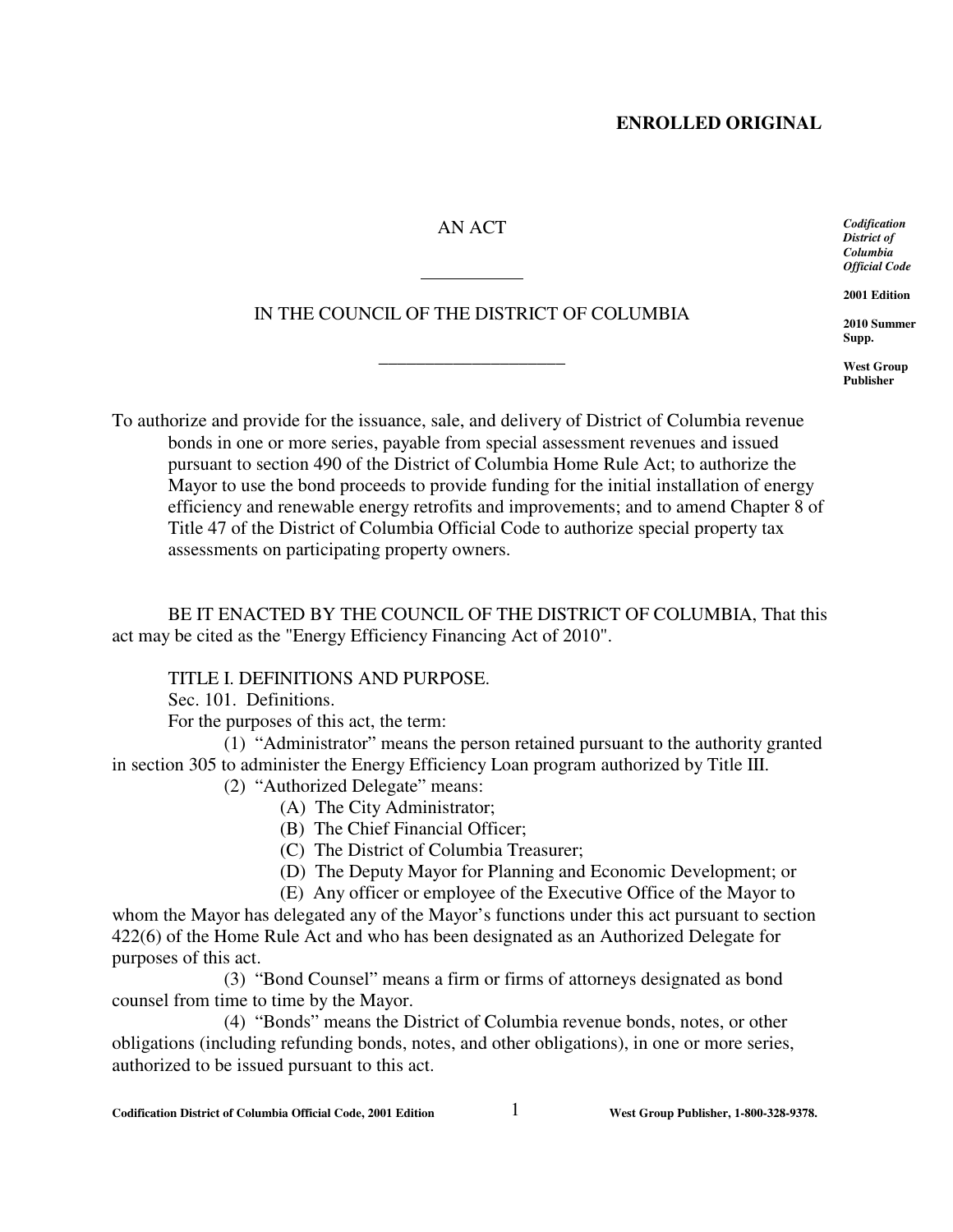(5) "Certification Standard" means a certification or accreditation standard for building energy retrofit installation, such as those provided by the Building Performance Institute, the Residential Energy Services Network, or a nationally recognized program approved by the United States Department of Energy or the Mayor.

(6) "Chief Financial Officer" means the Chief Financial Officer of the District of Columbia.

(7) "Closing Documents" means all documents and agreements, other than Financing Documents, that may be necessary and appropriate to issue, sell, and deliver the bonds, and includes agreements, certificates, letters, opinions, forms, receipts, and other similar instruments.

(8) "Debt Service" means payment of principal, premium, if any, and interest on the bonds.

(9) "Energy Efficiency Audit" means a formal evaluation by a certified contractor of the energy consumption of a residential, commercial, or other building for the purpose of identifying methods of improving energy efficiency and reducing energy waste.

(10) "Energy Efficiency Improvement" means an installation or modification that is designed to reduce energy utility costs of residential, commercial, or other building types. The term "Energy Efficiency Improvement" includes:

(A) Insulation in walls, roofs, floors, and foundations and in heating and cooling distribution systems;

(B) Storm windows and doors, multiglazed windows and doors, heatabsorbing or heat-reflecting glazed and coated window and door systems, additional glazing, reductions in glass area, and other window and door system modifications that reduce energy consumption;

(C) Automatic energy control systems;

(D) Heating, ventilating, or air conditioning and distribution system modifications or replacement in buildings or central plants;

(E) Caulking or weather-stripping;

(F) Replacement or modifications of lighting fixtures to increase the energy efficiency of the system without increasing the overall illumination of a building unless the increase in illumination is necessary to conform to the applicable building code for the proposed lighting system;

(G) Energy recovery systems;

(H) Daylighting systems;

(I) Renewable energy systems; and

(J) Any other modification, installation, retrofit, or remodeling approved as an electric or gas utility cost-savings measure by the administrator.

(11) "Energy Efficiency Loan" means a loan to a property owner for the purpose of installing one of more Energy Efficiency Improvements.

(12) "Financing Documents" means the documents, other than Closing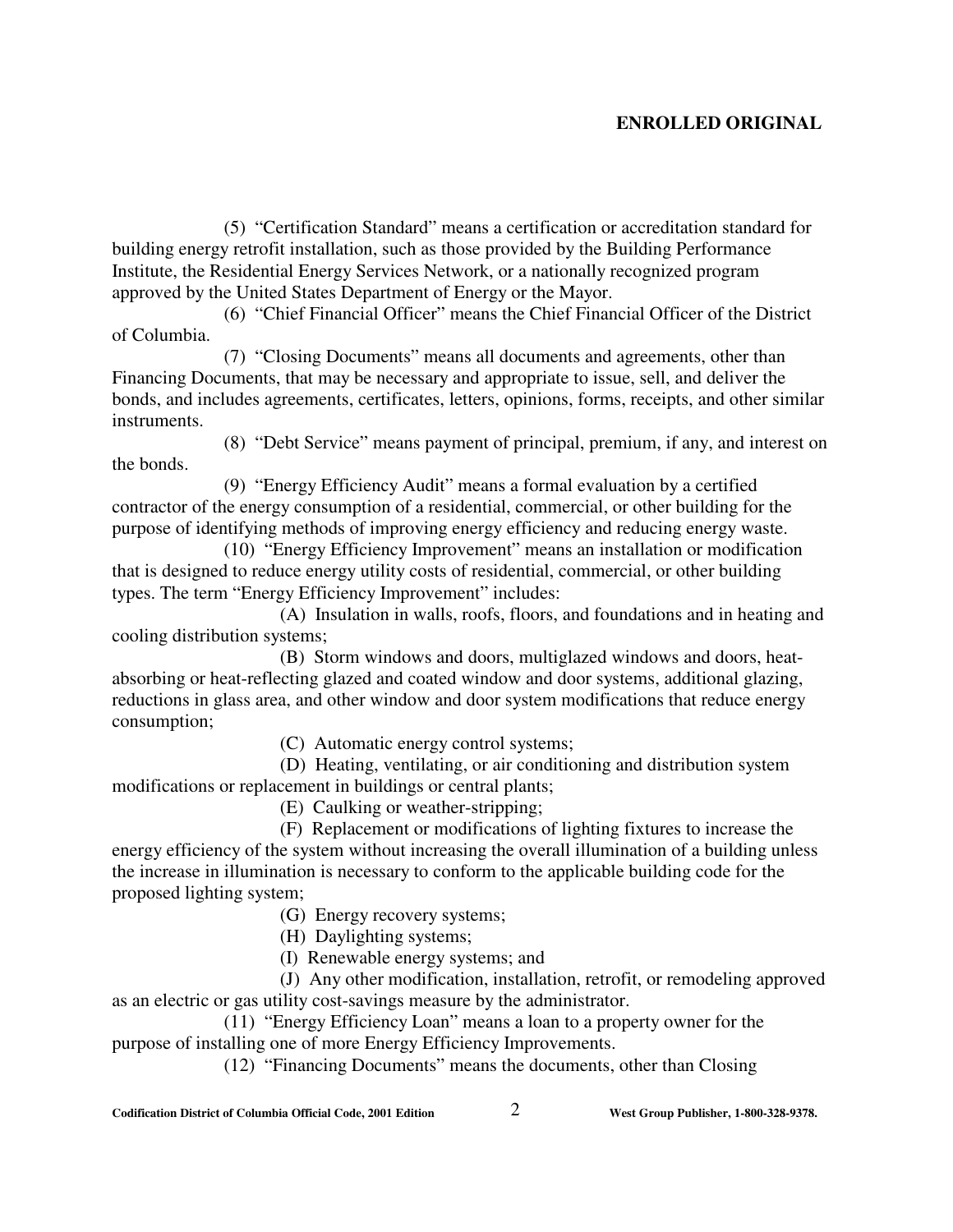Documents, that relate to the financing or refinancing of transactions to be effected through the issuance, sale, and delivery of the bonds, including any required collection agreement, offering document, and any required supplements to any such documents.

(13) "Home Rule Act" means the District of Columbia Home Rule Act, approved December 24, 1973 (87 Stat. 774; D.C. Official Code § 1-201.01 *et seq.*).

(14) "Indenture" means the trust indentures, including a master trust indenture and any supplemental trust indenture, pursuant to which one or more series of the bonds are issued.

(15) "Property owner" means an owner of real property in the District.

(16) "Qualified Apprenticeship Program" means an apprenticeship program registered with the District of Columbia Apprenticeship Council.

(17) "Quality Assurance Program" means a program that establishes energy benchmarks, monitors and verifies the quality of Energy Efficiency Improvements, and measures actual energy savings.

(18) "Special Assessment" means the special assessment authorized by Title IV.

(19) "Trustee" means the trustee under the indenture.

Sec. 102. Declaration of public purpose.

(a) Energy conservation efforts, including the promotion of Energy Efficiency Improvements to residential, commercial, and other real property, are necessary to address the issue of global climate change and to reduce the consumers' energy costs.

(b) The upfront cost of making residential, commercial, or other real property more energy efficient prevents many property owners from making Energy Efficient Improvements. To make Energy Efficient Improvements more accessible and to promote the installation of those improvements, it is necessary to authorize a procedure to provide funds for the initial cost of installing Energy Efficiency Improvements.

(c) The Council declares that a public purpose will be served by a voluntary assessment program that provides the authority and the means to provide funds for the initial installation of Energy Efficiency Improvements that are permanently attached to residential, commercial, industrial, or other real property.

(d) Section 490 of the Home Rule Act provides that the Council may, by act, authorize the issuance of District bonds to borrow money to finance, refinance, or reimburse, and to assist in the financing, refinancing, or reimbursing of, the cost of capital projects or undertakings that will contribute to the health, welfare, or safety of residents of the District as determined by the Council.

(e) The Council finds that authorization, issuance, sale, and delivery of bonds for the payment of costs of a program to provide funds for the initial installation of Energy Efficiency Improvements that are permanently attached to residential, commercial, or other real property will contribute to the health, welfare, and safety of residents of the District, are in the public interest, and will accomplish the purposes and intent of section 490 of the Home Rule Act.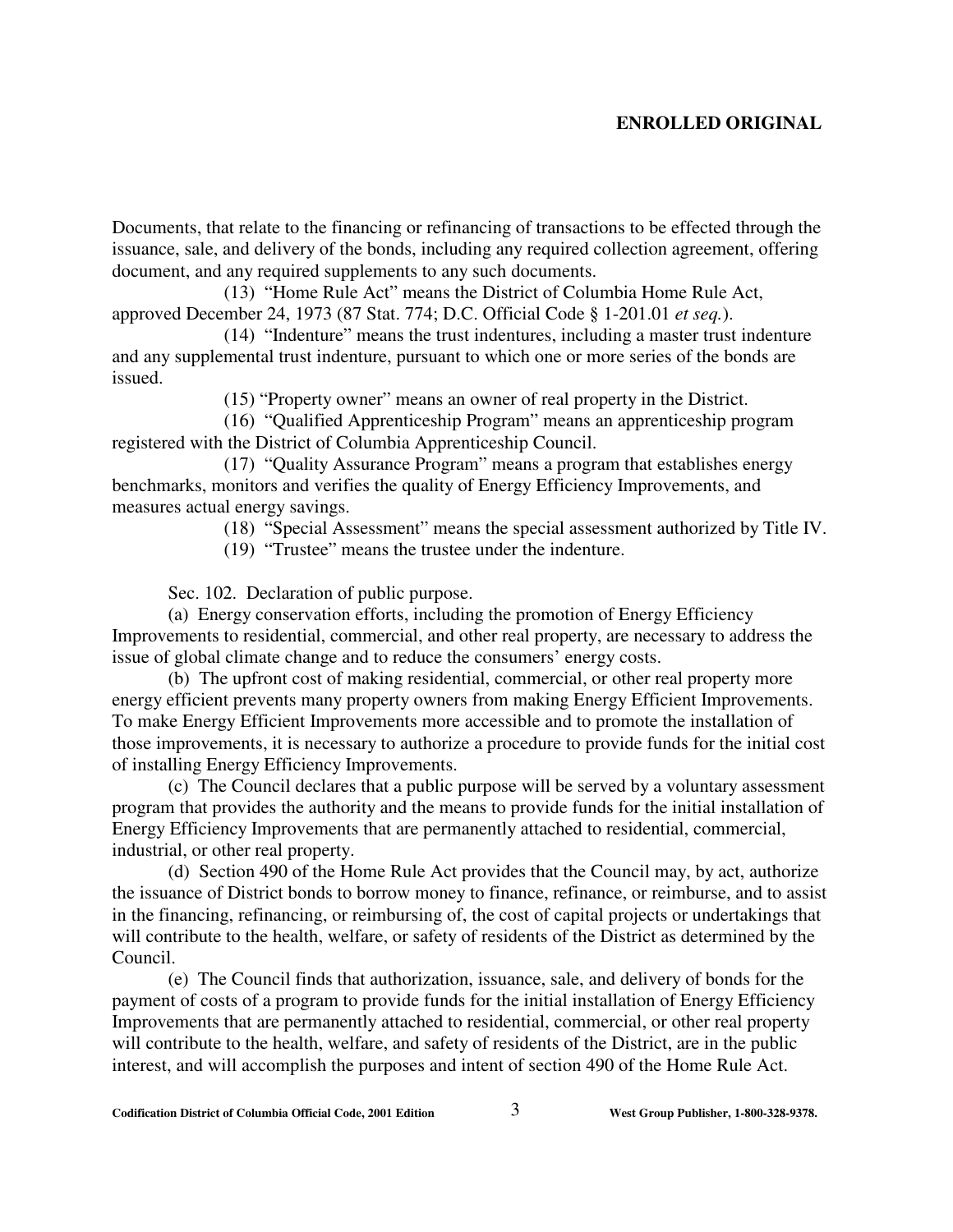#### TITLE II. BOND FINANCING.

Sec. 201. Establishment of the Special Energy Assessment Fund.

(a)(1) There is established as a nonlapsing fund the Special Energy Assessment Fund. The Chief Financial Officer shall establish additional accounts in the Special Energy Assessment Fund, consisting of a Special Energy Assessment Bond Debt Service Account for each series of bonds issued pursuant to this act and a single Special Energy Assessment Program Administrative Account. The Chief Financial Officer shall pay, or direct the payment of, all receipts of the principal and interest portion of each Special Assessment into the Special Energy Assessment Bond Debt Service Account applicable to the series of bonds secured by the payment of that Special Assessment, and the Chief Financial Officer shall pay, or direct the payment of, the receipt of the administrative costs portion of each Special Assessment into the Special Energy Assessment Program Administrative Account. The Mayor shall pledge and create a security interest in the Special Assessment revenues and all other funds deposited in each Special Energy Assessment Bonds Debt Service Account to pay the Debt Service on the applicable series of bonds issued by the District pursuant to this act without further action by the Council as permitted by section 490(f) of the Home Rule Act. The Chief Financial Officer shall pay from the Special Energy Assessment Program Administrative Account the annual costs of administering the collection and maintenance of the Special Assessment and the annual costs of administering the Energy Efficiency Loan program authorized by Title III. Except for any amounts specifically authorized by the Council, all Debt Service and administrative costs shall be paid only from receipts from the Special Assessments.

(2) Except as provided by subsection (c) of this section, all funds deposited into the Special Energy Assessment Fund, and any interest earned on those funds, shall not revert to the unrestricted fund balance of the General Fund of the District of Columbia at the end of a fiscal year, or at any other time, but shall be continually available for the uses and purposes set forth in this section without regard to fiscal year limitation, subject to authorization by Congress.

(b) Receipt of the principal and interest portion of the Special Assessment and all amounts deposited in each Special Energy Assessment Bond Debt Service Account, plus all investments or earnings on those amounts, shall be irrevocably dedicated and pledged to the payment of the principal of, and interest on, the applicable bonds as provided in this act. Any escrow or other agreement entered into by the District providing for holding funds for the benefit of the holders of the bonds shall be maintained as long as any of the bonds are outstanding under the applicable Financing Documents. The administrative costs portion of the Special Assessment deposited in the Special Energy Assessment Program Administrative Account, plus all investments or earnings on those amounts, shall be used only for the payment of the costs of administering the Energy Efficiency Loan program authorized by Title III.

(c) If, at the end of any fiscal year of the District following the issuance of bonds authorized by this act, the value of cash and investments in a Special Energy Assessment Bond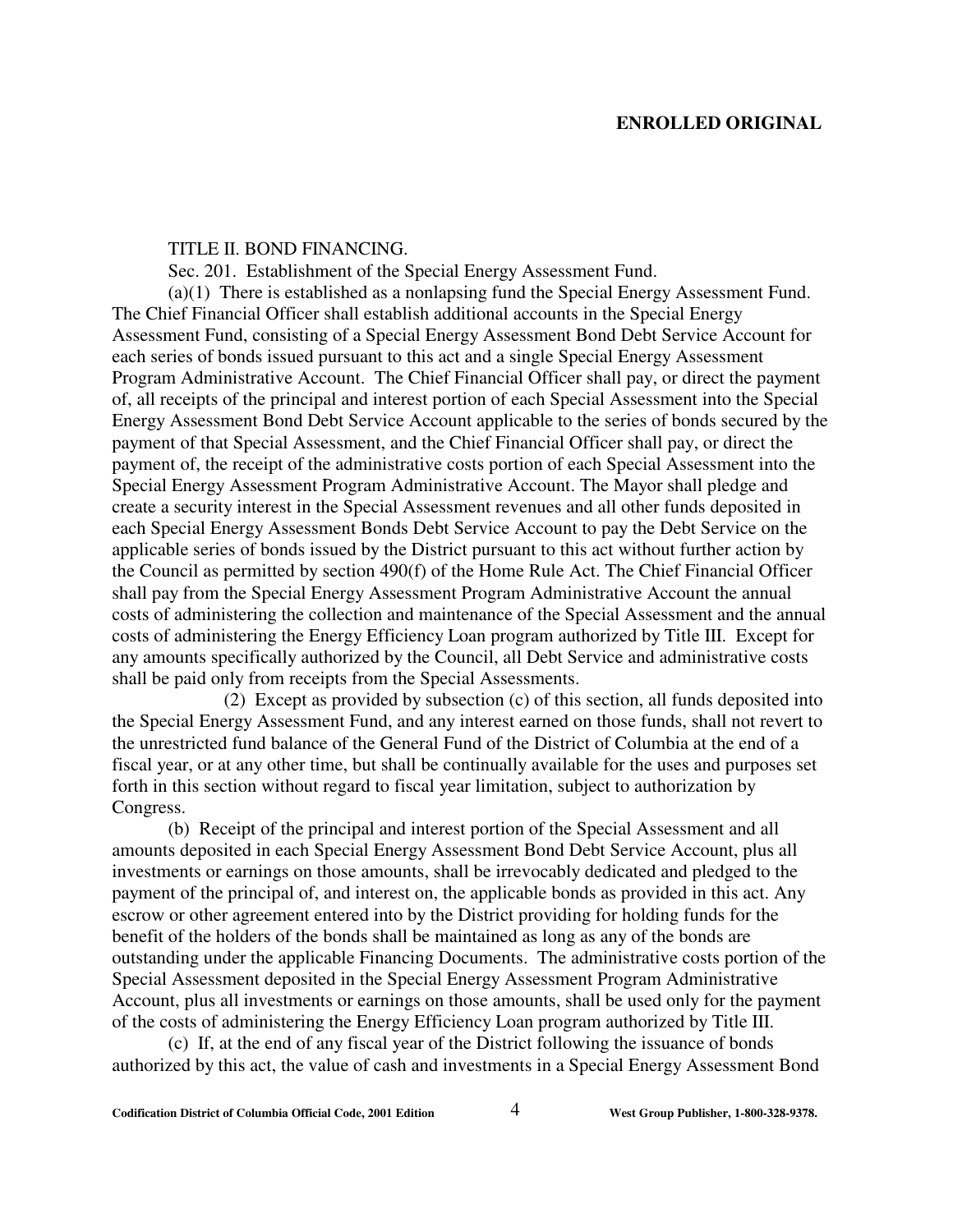Debt Service Account exceeds the amount of all payments authorized by this act and the Financing Documents applicable to that series of bonds, including required deposits into reserve funds, amounts to be set aside for additional series of bonds issued under this act, and any coverage requirements associated with the sale of the bonds, during the upcoming fiscal year, the excess shall be transferred to the General Fund of the District of Columbia, unless the District elects to use the excess to redeem that series of bonds prior to maturity. Amounts deposited in the Special Energy Assessment Program Administrative Account shall remain in, and shall be used for the purposes of, that account.

### Sec. 202. Bond authorization.

(a) The Council approves and authorizes the issuance of one or more series of bonds in an aggregate principal amount not to exceed \$250 million. The bonds, which may be issued at any time and from time to time, in one or more series, shall be tax-exempt or taxable as the Mayor shall determine and shall be payable and secured as provided in section 203.

(b) The Mayor is authorized to pay from the proceeds of the bonds the financing costs and expenses of issuing and delivering the bonds, including underwriting fees, legal fees, accounting fees, financial advisory fees, bond insurance or other credit enhancement, expenses of marketing and selling the bonds, printing costs and expenses, and the costs of funding capitalized interest and required reserves.

(c) The remaining proceeds of the bonds shall be paid into the National Capital Energy Fund established by section 301 and used to provide funds for the initial installation of Energy Efficiency Improvements that are permanently attached to residential, commercial, industrial, or other real property as authorized under Title III.

Sec. 203. Payment and security.

(a) Except as may be otherwise provided in this act, Debt Service on each series of bonds shall be payable solely and only from proceeds received from the sale of that series of bonds, income realized from the temporary investment of those proceeds, Special Assessment revenues allocated to the applicable Special Energy Assessment Bond Debt Service Account, amounts received from prepayments of any loans made pursuant to this act, income realized from the temporary investment of those Special Assessment revenues prior to payment to the bond holders, and other moneys that, as provided in the Financing Documents, may be made available to the District for payment of the bonds from sources other than the District, all as provided for in the Financing Documents.

(b) Payment of the bonds shall be secured as provided in the Financing Documents and by an assignment by the District for the benefit of the bondholders of certain of its rights under the Financing Documents and Closing Documents to the trustee for the bonds pursuant to the Financing Documents.

(c) The trustee is authorized to deposit, invest, and disburse the proceeds received from the sale of the bonds pursuant to the Financing Documents.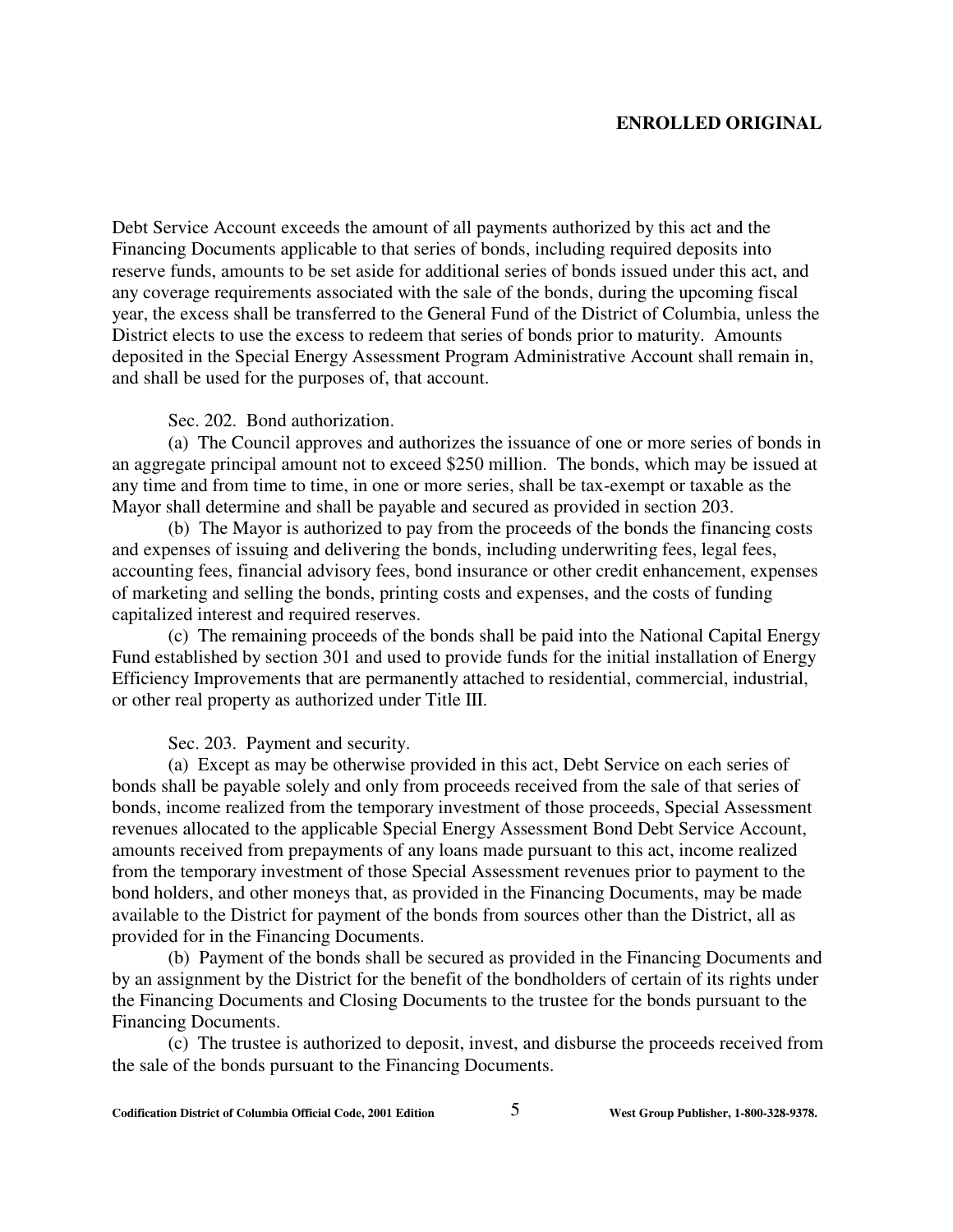Sec. 204. Bond details.

(a) The Mayor is authorized to take any action reasonably necessary or appropriate in accordance with this act in connection with the preparation, execution, issuance, sale, delivery, security for, and payment of the bonds of each series, including, but not limited to, determinations of:

(1) The final form, content, designation, and terms of the bonds, including a determination that the bonds may be issued in certificated or book-entry form;

(2) The principal amount of the bonds to be issued and denominations of the bonds;

(3) The rate or rates of interest or the method for determining the rate or rates of interest on the bonds;

(4) The date or dates of issuance, sale, and delivery of, and the payment of interest on, the bonds and the maturity date or dates of the bonds;

(5) The terms under which the bonds may be paid, optionally or mandatorily redeemed, accelerated, tendered, called, or put for redemption, repurchase, or remarketing before their respective stated maturities;

(6) Provisions for the registration, transfer, and exchange of the bonds and the replacement of mutilated, lost, stolen, or destroyed bonds;

(7) The creation of any reserve fund, sinking fund, or other fund with respect to the bonds;

(8) The time and place of payment of the bonds;

(9) Procedures for monitoring the use of the proceeds received from the sale of the bonds to ensure that the proceeds are properly applied and used to accomplish the purposes of the Home Rule Act and this act;

(10) Actions necessary to qualify the bonds under blue sky laws of any jurisdiction where the bonds are marketed; and

(11) The terms and types of credit enhancement under which the bonds may be secured.

(b) The bonds shall contain a legend, which shall provide that the bonds are special obligations of the District, are without recourse to the District, are not a pledge of, and do not involve, the faith and credit or the taxing power of the District (other than the Special Assessment), do not constitute a debt of the District, and do not constitute lending of the public credit for private undertakings as prohibited in section 602(a)(2) of the Home Rule Act.

(c) The bonds shall be executed in the name of the District and on its behalf by the manual or facsimile signature of the Mayor, and attested by the Secretary of the District of Columbia by the Secretary's manual or facsimile signature.

(d) The official seal of the District, or a facsimile of it, shall be impressed, printed, or otherwise reproduced on the bonds.

(e) The bonds of any series may be issued in accordance with the terms of an indenture to be entered into by the District and a trustee to be selected by the Mayor, and may be subject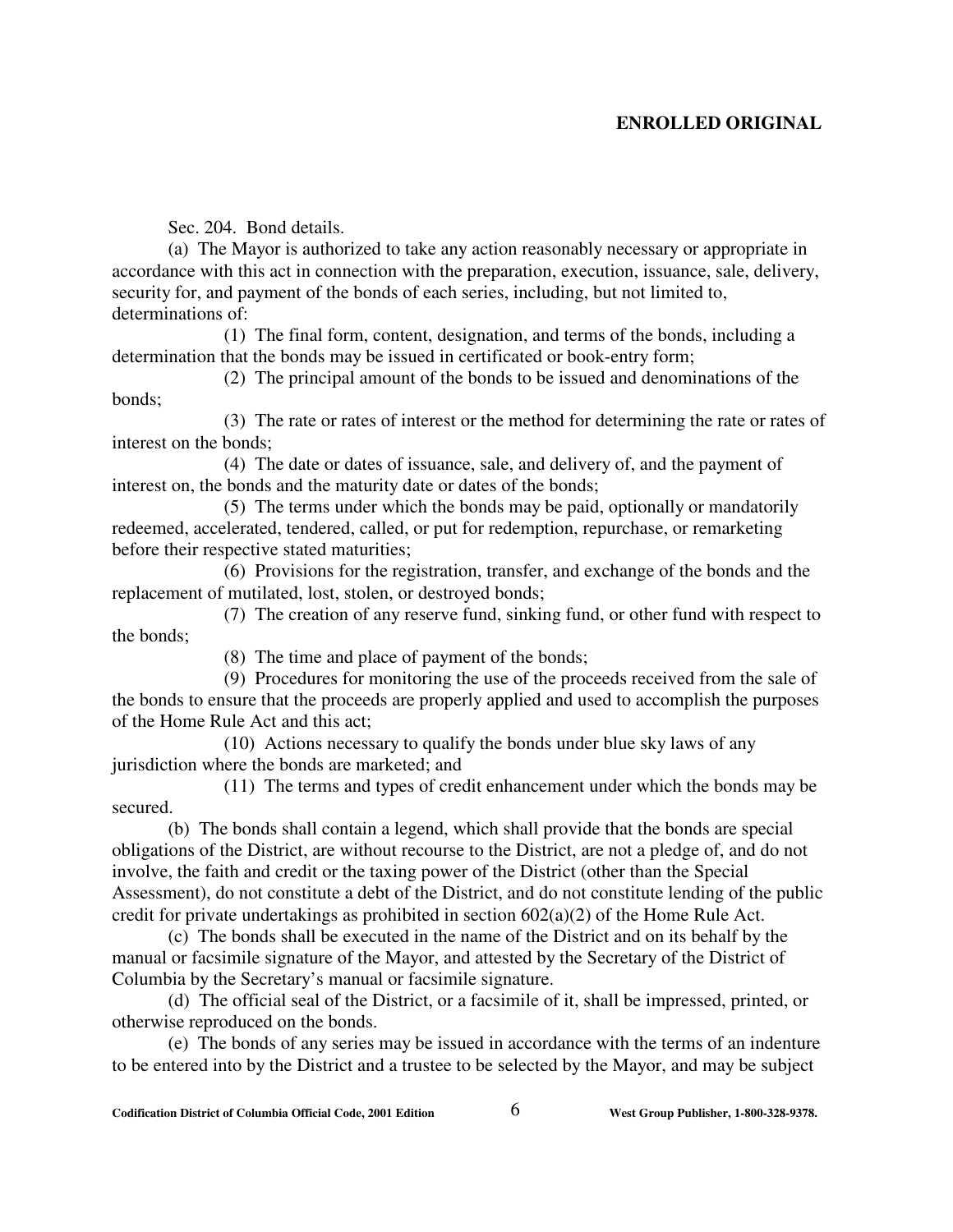to the terms of one or more agreements entered into by the Mayor pursuant to section 490(a)(4) of the Home Rule Act.

(f) The bonds may be issued at any time or from time to time in one or more issues and in one or more series.

(g) The bonds are declared to be issued for essential public and governmental purposes. The bonds, the interest thereon, the income therefrom, and all funds pledged or available to pay or secure the payment of the bonds, shall at all times be exempt from taxation by the District, except for estate, inheritance, and gift taxes.

(h) The District does pledge and covenant and agree with the holders of the bonds that, subject to the provisions of the Financing Documents, the District will not limit or alter the basis on which the revenues pledged to secure the bonds are collected or allocated, will not impair the contractual obligations of the District to fulfill the terms of any agreement made with the holders of the bonds, and will not in any way impair the rights or remedies of the holders of the bonds, until the bonds, together with interest thereon, and all costs and expenses in connection with any suit, action, or proceeding by or on behalf of the holders of the bonds, are fully met and discharged. This pledge and agreement for the District may be included as part of the contract with the holders of the bonds. This subsection constitutes a contract between the District and the holders of the bonds. To the extent that any acts or resolutions of the Council may be in conflict with this act, this act shall be controlling.

(i) Consistent with section  $490(a)(4)(B)$  of the Home Rule Act and notwithstanding Chapter 9 of Title 28 of the District of Columbia Official Code:

(1) A pledge made and security interest created in respect of the bonds or pursuant to any related Financing Document shall be valid, binding, and perfected from the time the security interest is created, with or without physical delivery of any funds or any property and with or without any further action;

(2) The lien of the pledge shall be valid, binding, and perfected as against all parties having any claim of any kind in tort, contract, or otherwise against the District, whether or not such party has notice; and

(3) The security interest shall be valid, binding, and perfected whether or not any statement, document, or instrument relating to the security interest is recorded or filed.

Sec. 205. Sale of the bonds.

(a) The bonds of any series may be sold at negotiated or competitive sale at, above, or below par, to one or more persons or entities, and upon terms that the Mayor considers to be in the best interests of the District.

(b) The Mayor or an Authorized Delegate may execute, in connection with each sale of the bonds, offering documents on behalf of the District, may deem final any such offering document on behalf of the District for purposes of compliance with federal laws and regulations governing such matters, and may authorize the distribution of the documents in connection with the sale of the bonds.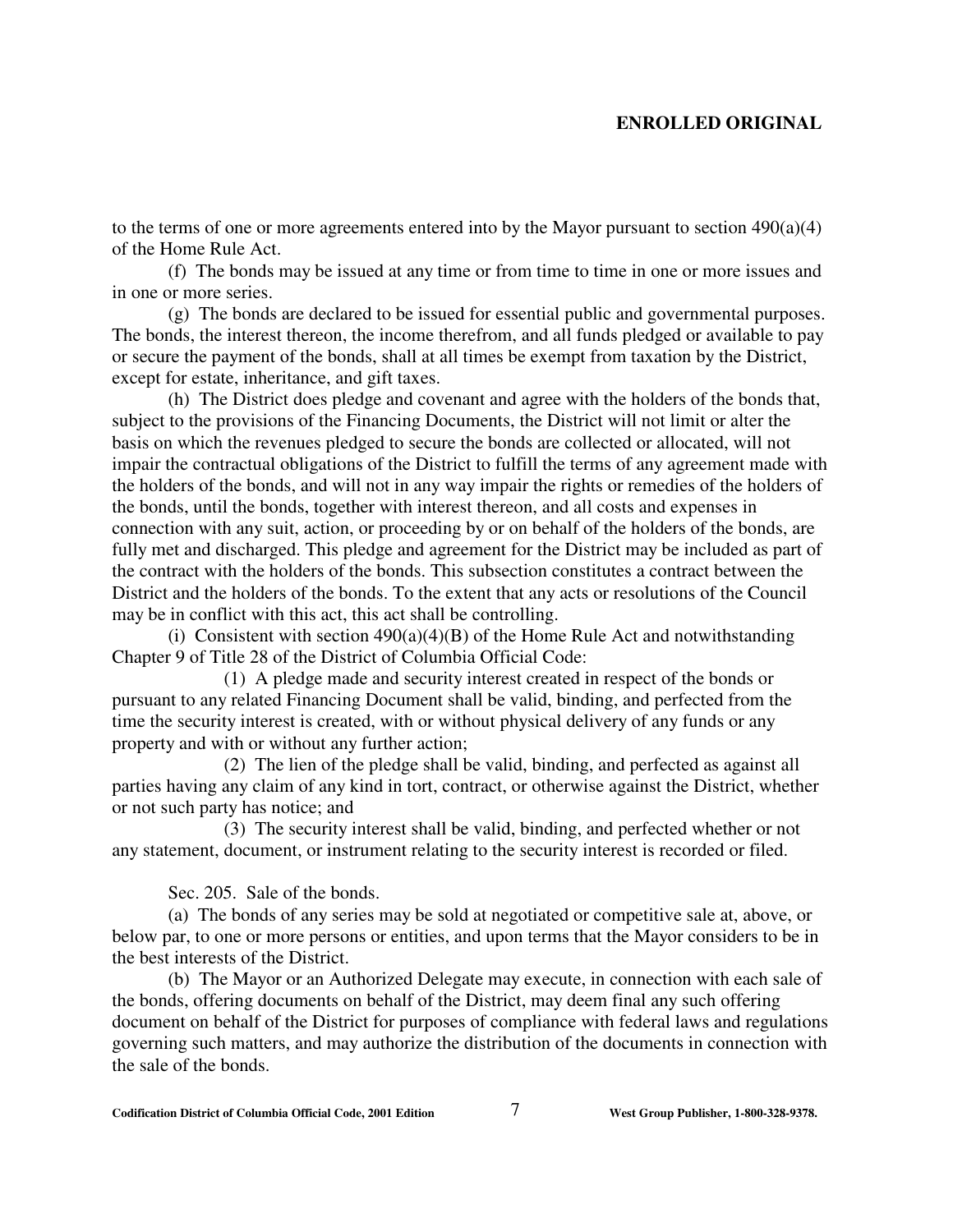(c) The Mayor is authorized to deliver the executed and sealed bonds, on behalf of the District, for authentication, and, after the bonds have been authenticated, to deliver the bonds to the original purchasers of the bonds upon payment of the purchase price.

(d) The bonds shall not be issued until the Mayor receives an approving opinion from Bond Counsel as to the validity of the bonds of such series and, if the interest on the bonds is expected to be exempt from federal income taxation, the treatment of the interest on the bonds for the purposes of federal income taxation.

(e) The District of Columbia Procurement Practices Act of 1985, effective February 21, 1986 (D.C. Law 6-85; D.C. Official Code § 2-301.01 *et seq*.), and Subchapter III-A of Chapter 3 of Title 47 of the District of Columbia Official Code shall not apply to any contract that the Mayor may from time to time enter into, or the Mayor may determine to be necessary or appropriate, for purposes of this title.

Sec. 206. Financing and Closing Documents.

(a) The Mayor is authorized to prescribe the final form and content of all Financing Documents and all Closing Documents to which the District is a party that may be necessary or appropriate to issue, sell, and deliver the bonds.

(b) The Mayor is authorized to execute, in the name of the District and on its behalf, the Financing Documents and any Closing Documents to which the District is a party by the Mayor's manual or facsimile signature.

(c) If required, the official seal of the District, or a facsimile of it, shall be impressed, printed, or otherwise reproduced on the bonds, the other Financing Documents, and the Closing Documents to which the District is a party.

(d) The Mayor's execution and delivery of the Financing Documents and the Closing Documents to which the District is a party shall constitute conclusive evidence of the Mayor's approval, on behalf of the District, of the final form and content of the executed Financing Documents and the executed Closing Documents.

(e) The Mayor is authorized to deliver the executed and sealed Financing Documents and Closing Documents, on behalf of the District, prior to or simultaneously with the issuance, sale, and delivery of the bonds, and to ensure the due performance of the obligations of the District contained in the executed, sealed, and delivered Financing Documents and Closing Documents.

Sec. 207. Limited liability.

(a) The bonds shall be special obligations of the District payable solely and only from the amounts deposited in the respective Special Energy Assessment Bond Debt Service Accounts and Bond Proceeds Account of the National Capital Energy Fund established by section 301. The bonds shall be without recourse to the District. The bonds shall not be general obligations of the District, shall not be a pledge of, or involve, the faith and credit or the taxing power of the District (other than the Special Assessment), shall not constitute a debt of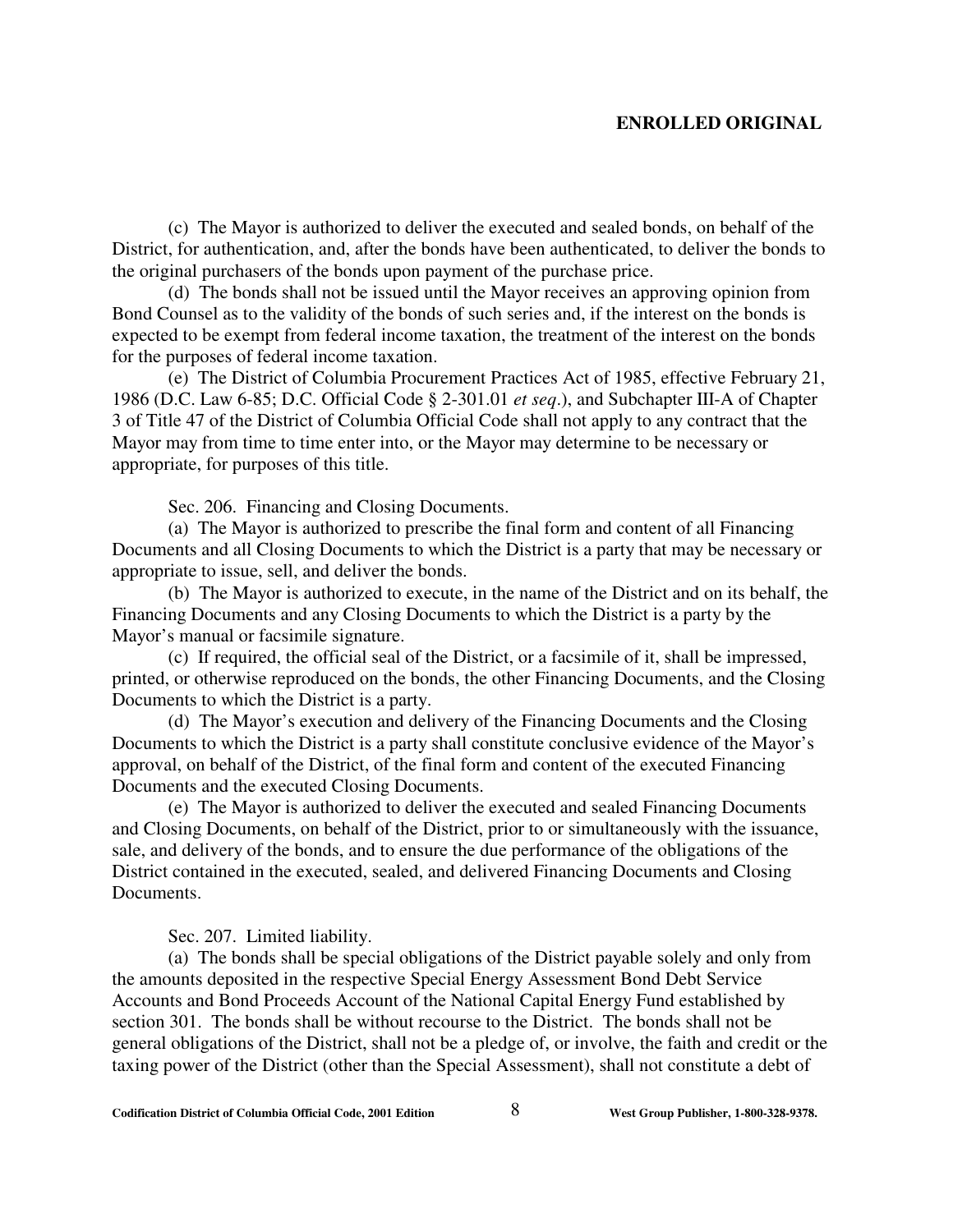the District, and shall not constitute lending of the public credit for private undertakings as prohibited in section  $602(a)(2)$  of the Home Rule Act.

(b) The bonds shall not give rise to any pecuniary liability of the District and the District shall have no obligation with respect to the purchase of the bonds.

(c) No person, including, but not limited to, any bond holder, shall have any claims against the District or any of its elected or appointed officials, officers, employees, or agents for monetary damages suffered as a result of the failure of the District to perform any covenant, undertaking, or obligation under this act, the bonds, the Financing Documents, or the Closing Documents, or as a result of the incorrectness of any representation in or omission from the Financing Documents or the Closing Documents, unless the District or its elected or appointed officials, officers, employees, or agents have acted in a willful and fraudulent manner.

Sec. 208. District officials.

(a) Except as otherwise provided in section 207(c), the elected or appointed officials, officers, employees, or agents of the District shall not be liable personally for the payment of the bonds or be subject to any personal liability by reason of the issuance of the bonds, or for any representations, warranties, covenants, obligations, or agreements of the District contained in this act, the bonds, the Financing Documents, or the Closing Documents.

(b) The signature, countersignature, facsimile signature, or facsimile countersignature of any official appearing on the bonds, the Financing Documents, or the Closing Documents shall be valid and sufficient for all purposes notwithstanding the fact that the individual signatory ceases to hold that office before delivery of the bonds, the Financing Documents, or the Closing Documents.

Sec. 209. Information reporting.

Within 3 days after the Mayor's receipt of the transcript of proceedings relating to the issuance of the bonds, the Mayor shall transmit a copy of the transcript to the Secretary to the Council.

Sec. 210. Clarification regarding the debt cap.

For purposes of calculating the District's level of debt, the Special Assessments do not constitute revenues derived from taxes, fees, or other general revenues of the District, or its agencies or authorities, pursuant to the District's power to tax or impose fees within the definition of District Bonds in D.C. Official Code § 47-334(2).

### TITLE III. ESTABLISHMENT OF THE NATIONAL CAPITAL ENERGY FUND AND ENERGY EFFICIENCY LOAN PROGRAM.

Sec. 301. Establishment of the National Capital Energy Fund.

(a) There is established as a nonlapsing fund the National Capital Energy Fund. The Chief Financial Officer shall create 2 accounts within the National Capital Energy Fund: the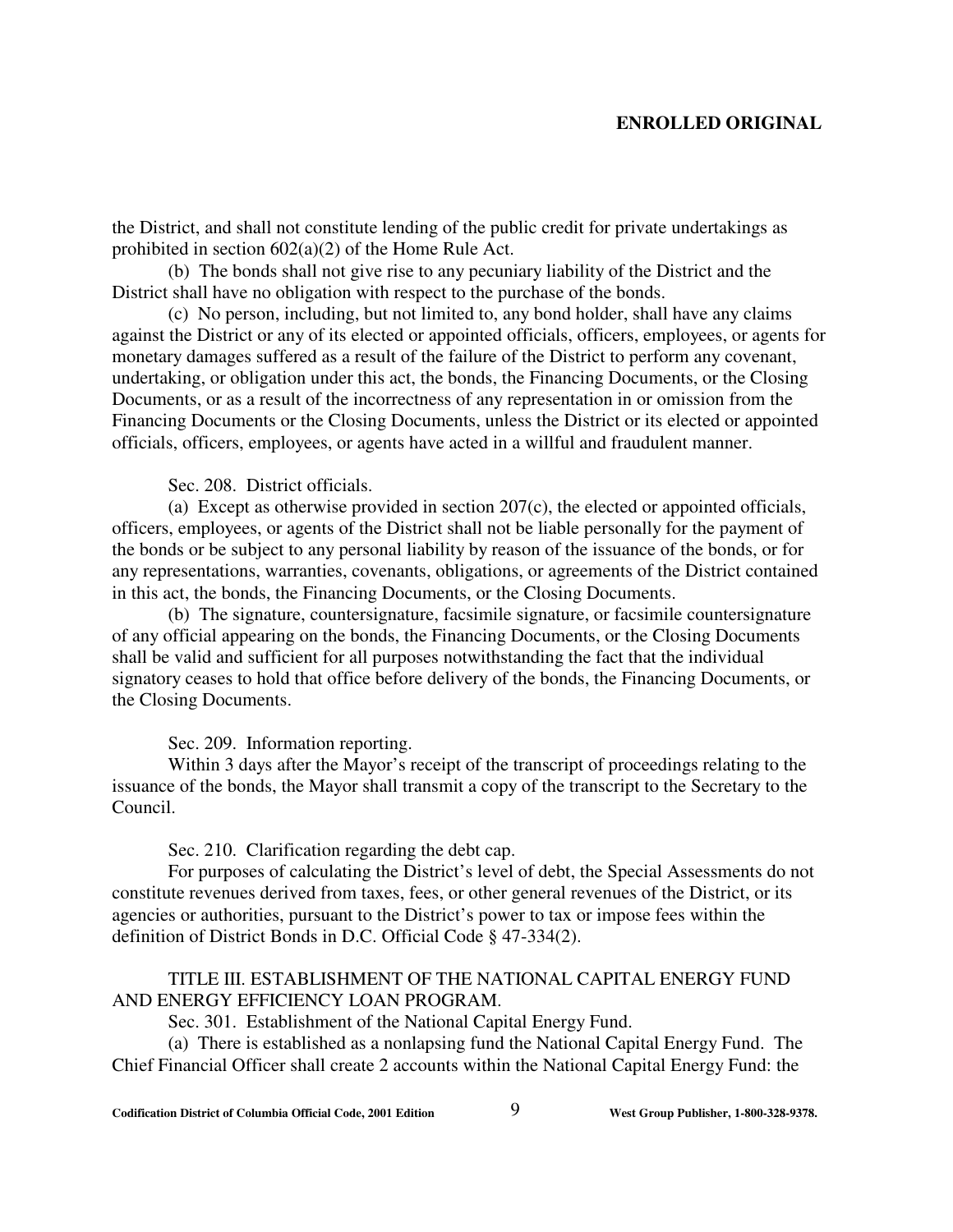Bond Proceeds Account and the Federal Grant Account. The Chief Financial Officer shall deposit the proceeds from each sale of the bonds into the Bond Proceeds Account and shall deposit all Energy Efficiency Conservation Block Grant Retrofit Ramp-Up funds received from the United States Government as Energy Efficiency and Conservation Block Grants into the Federal Grant Account.

(b) All funds deposited into the National Capital Energy Fund, and any interest earned on those funds, shall not revert to the unrestricted fund balance of the General Fund of the District of Columbia at the end of a fiscal year, or at any other time, but shall be continually available for the uses and purposes set forth in this section without regard to fiscal year limitation, subject to authorization by Congress.

(c) The Mayor may use the funds in the National Capital Energy Fund to make Energy Efficiency Loans to property owners for the initial costs of the installation of Energy Efficiency Improvements. Each Energy Efficiency Loan shall be repaid by the revenues generated by the Special Assessment. Each Energy Efficiency Loan shall be evidenced by a loan, or other, agreement that obligates the property owner and all successor property owners to pay the Special Assessment and such other terms and conditions as the Mayor shall determine to be necessary or appropriate to carry out the provisions of this act.

(d) Prior to the 1st issuance of bonds, each Energy Efficiency Loan funded from grant proceeds shall bear interest at a rate equal to the interest rate on 10-Year United States Treasury Notes on the date of the execution of the loan, or other, agreement evidencing an Energy Efficiency Loan of the 1st series of Energy Efficiency Loans to be issued, plus 250 basis points. Upon the 1st issuance of bonds, the interest rate on the outstanding Energy Efficiency Loans used to secure payment of that issue of bonds shall convert automatically, and without action by either the District or the property owner, to the interest rate on the first series of bond, plus an amount determined by the Mayor to be sufficient to pay all administrative costs specified in section 201. Thereafter, all Energy Efficiency Loans shall bear interest at the rate of interest on the series of bonds issued immediately preceding the date of execution of the Energy Efficiency Loan, plus an amount determined by the Mayor to be sufficient to pay all administrative costs specified in section 201. The principal, interest, and administrative costs of the loans shall be separately stated to permit the allocation thereof as provided in this act.

(e) If the  $1<sup>st</sup>$  source of funds deposited in the National Capital Energy Fund is not a grant but an obligation which requires the District to repay principal and interest thereon, the Energy Efficiency Loan loan, or other, agreement shall be structured to repay the funding source, plus administrative costs. Special Assessment payments shall be deposited in the same manner specified in section 201.

(f) A Special Assessment payment received prior to the issue of bonds secured by the Special Assessment payments may be used to provide a debt service reserve fund for the bonds.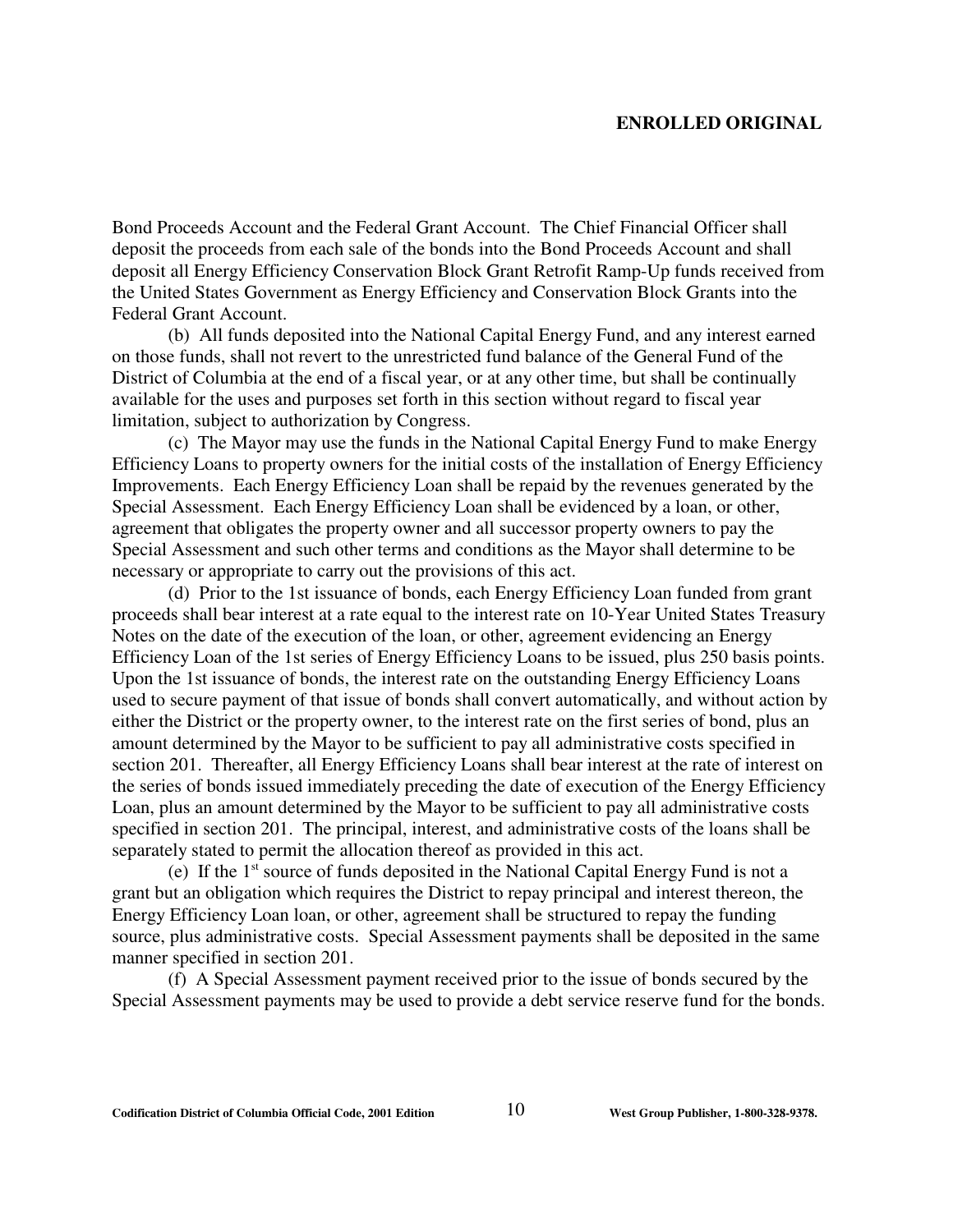Sec. 302. Qualification for loans.

(a) To qualify for a loan from the National Capital Energy Fund, the property owner shall file with the administrator a loan application including the following:

(1) The amount of loan requested;

(2) The agreement of the property owner to pay the full amount of the Special Assessment;

(3) A description of the Energy Efficiency Improvements that the property owner proposes to install and an estimate of the cost of the installation;

(4) An Energy Efficiency Audit from an auditor approved by the administrator stating the amount of energy used by the subject property and the amount of the energy to be saved by the installation of the Energy Efficiency Improvements;

(5) A statement establishing that the value of the energy saved by the installation of the Energy Efficiency Improvement is reasonably expected to equal or exceed the amount of the principal of, and interest on, the Energy Efficiency Loan and, if the property owner requests financing under section 303(b), the cost of the Energy Efficiency Audit;

(6) Credit information and information regarding the subject property as determined by the administrator; and

(7) Property owner certification that the Special Assessment will not violate any agreements with any other lender or provision of applicable lender consents.

(b) The property owner shall pay a fee at the time of filing the application in an amount to be determined by the administrator to be sufficient to cover the cost of processing the application and making the Energy Efficiency Loan.

Sec. 303. Approval of application.

(a) The administrator shall review the property owner's application and, if it finds that the application satisfies all requirements, shall enter into a loan, or other, agreement with the property owner.

(b) The property owner may request in the loan application that the Energy Efficiency Loan include an amount equal to all or part of the cost of the Energy Efficiency Audit. If the amount requested is reasonable, the administrator shall include the amount in the Energy Efficiency Loan.

(c) Before entering into a loan, or other, agreement with a property owner, the administrator shall verify, based upon information provided in the property owner's application, that the value of the energy saved by the installation of the Energy Efficiency Improvements is reasonably expected to exceed the amount of the principal of, and interest on, the Energy Efficiency Loan, including any cost of the Energy Efficiency Audit included pursuant to subsection (b) of this section.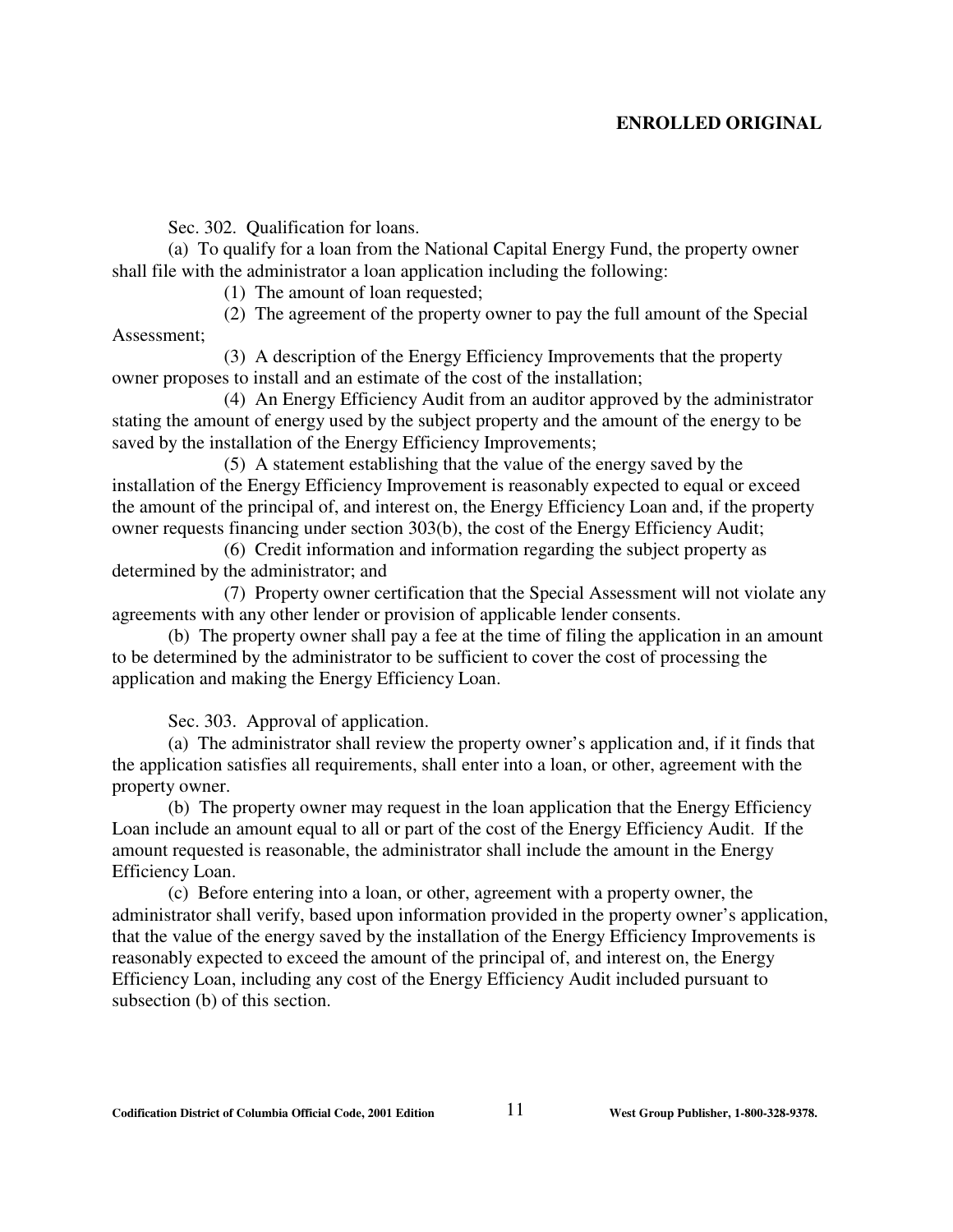Sec. 304. Duties of administrator.

The administrator shall provide general management, oversight, and coordination of the Energy Efficiency Loan program and its related services, including performing the following duties:

(1) Outreach and marketing to eligible property owners to inform them of the existence and benefits of the Energy Efficiency Loan program in conjunction with the brand name established pursuant to section 206 of the Clean and Affordable Energy Act of 2008, effective October 22, 2008 (D.C. Law 17-250; D.C. Official Code § 8-1774.06);

(2) Establishing loan and credit standards and processes;

(3) Underwriting and servicing all Energy Efficiency Loan applications;

(4) Identifying market opportunities and funding leverage opportunities;

(5) Collecting appropriate documents and recording the tax liens;

(6) Sending sufficient information to the Office of Tax and Revenue to enable the Office of Tax and Revenue to collect the Special Assessments, including the allocations of Debt Service and administrative costs;

(7) Evaluating, retaining, and overseeing firms to perform energy audits, (including maintaining a list of approved auditors for use by property owners), energy benchmarking, and energy savings verification;

(8) Implementing the Quality Assurance Program;

(9) Certifying and pre-qualifying all contractors authorized to provide Energy Efficiency Improvements or other work under this act;

(10) Approving forms and quality standards to perform installation of Energy Efficiency Improvements;

(11) Maintaining a list of pre-qualified contractors authorized to provide Energy Efficiency Improvements under this act; and

(12) Reporting to the Mayor and the Council on the progress of the Energy Efficiency Loan program.

Sec. 305. Authority to retain administrator.

(a) The Mayor may contract with an administrator to administer the Energy Efficiency Loan program created by this title.

(b) The District of Columbia Procurement Practices Act of 1985, effective February 21, 1986 (D.C. Law 6-85; D.C. Official Code § 2-301.01 *et seq*.), shall not apply to the contract authorized by subsection (a) of this section until 3 years after the effective date of this act.

Sec. 306. Establishment of Quality Assurance Program.

The Mayor shall establish a Quality Assurance Program to promote transparency, assure the competence of contractors and individuals performing retrofits, analyze energy savings, and achieve the following goals:

(1) Establishment and publication of the Certification Standards required of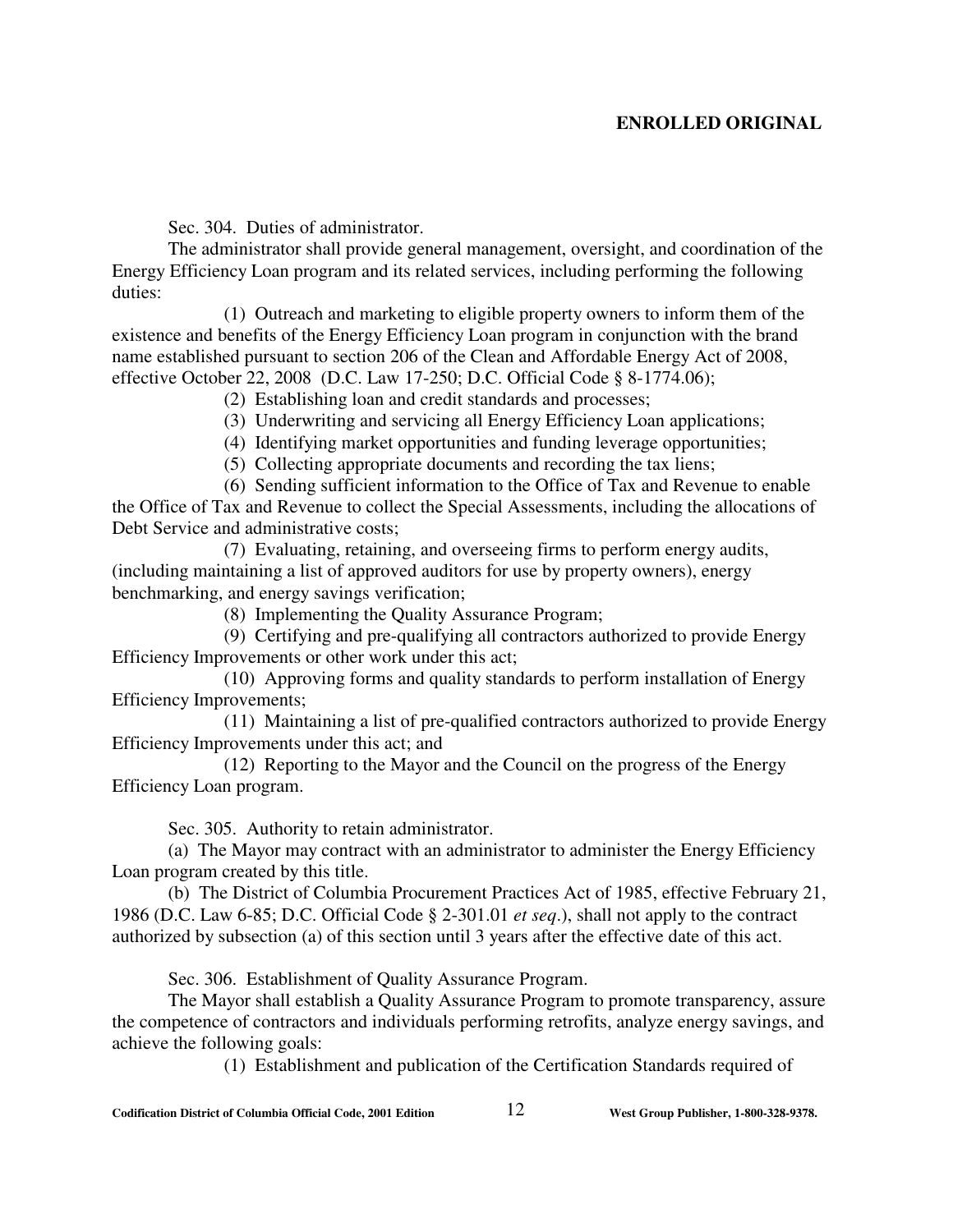contractors and subcontractors to be eligible to receive contracts or subcontracts under this act, which at a minimum shall require contractors to comply with:

(A) All applicable business licensing, insurance, tax, and bonding laws and regulations of the District; and

(B) All applicable federal and District wage and hour, employment, workplace health and safety, equal employment opportunity, and other standards of labor and employment law, including proper classification of workers;

(2) Providing private investors, lenders, and property owners with the certification and performance standards required of auditors, inspectors, contractors, subcontractors, maintenance companies, and other entities that provide construction, installation, repairs, and maintenance of Energy Efficiency Improvements as a result of an Energy Efficiency Loan;

(3) Conducting quality control inspections of services rendered by contractors and subcontractors; and

(4) Verifying and analyzing energy savings following the installation of Energy Efficiency Improvements.

Sec. 307. Workforce development and employment plan.

In an effort to maximize employment opportunities to District residents, the Mayor shall establish a workforce development and employment plan that shall incorporate the first source hiring requirements of section 4 of the First Source Employment Agreement Act of 1984, effective June 29, 1984 (D.C. Law 5-93; D.C. Official Code § 2-219.03), with priority given to employment of:

(1) Residents of economically distressed neighborhoods;

- (2) Low-income individuals; and
- (3) Unemployed and underemployed residents.

Sec. 308. Rules.

The Mayor, pursuant to Title 1 of the District of Columbia Administrative Procedure Act, approved October 21, 1968 (82 Stat. 1204; D.C. Official Code § 2-501 *et seq.*), shall issue rules to implement the provisions of this act.

### TITLE IV. SPECIAL ENERGY ASSESSMENT.

Sec. 401. Chapter 8 of Title 47 of the District of Columbia Official Code is amended as follows:

(a) The table of contents is amended by adding a new subchapter IX to read as follows: "Subchapter IX. Special Energy Assessment.

"47-895.31. Definitions.

"47-895.32. Levy of Special Assessment.

"47-895.33. Notices; collection; penalties.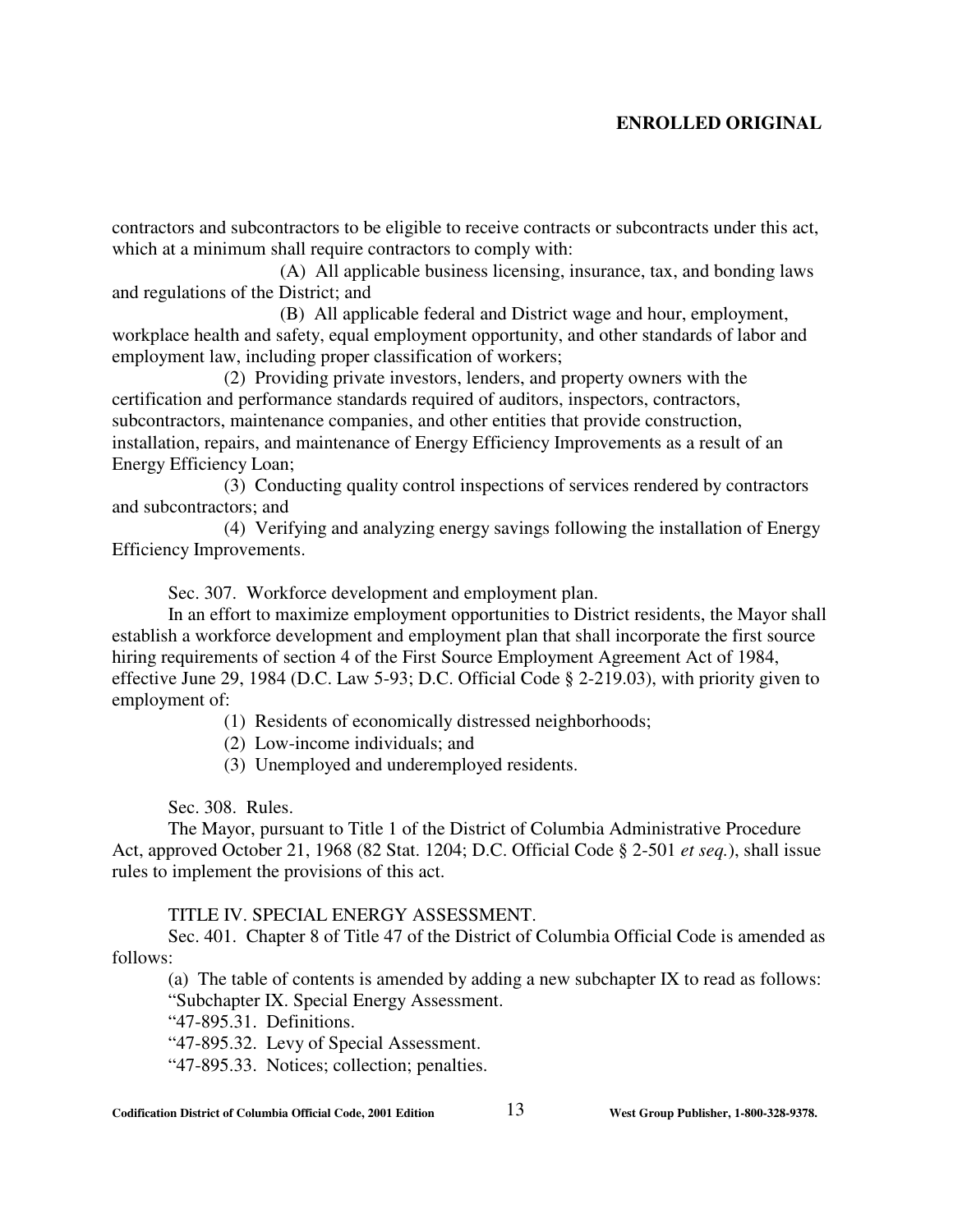"47-895.34. Termination of Special Assessment.

"47-895.35. Application of assessment.".

(b) A new subchapter IX is added to read as follows:

"Subchapter IX. Special Energy Assessment.

"§ 47-895.31. Definitions.

"For the purposes of this subchapter, the term:

"(1) "Bonds" means the bonds, notes, or other obligations issued by the District pursuant to the Energy Efficiency Financing Act.

"(2) "Chief Financial Officer" means the Chief Financial Officer of the District of Columbia.

"(3) "Debt Service" means the principal and interest on the Energy Efficiency

Loan.

"(4) "Energy Efficiency Financing Act" means the Energy Efficiency Financing Act of 2010, passed on 2nd reading on March 16, 2010 (Enrolled version of Bill 18-580).

"(5) "Energy Efficiency Loan" means an energy efficiency loan to a property owner under the Energy Efficiency Financing Act.

"(6) "Energy Efficiency Loan Agreement" means a loan, or other agreement, entered into pursuant to section 303(a) of the Energy Efficiency Financing Act, to make the Energy Efficiency Loan.

"(7) "Indenture of Trust" means the indenture relating to the bonds, as modified, amended, or supplemented from time to time.

"(8) "Lot" means real property as defined in  $\S$  47-802(1).

"(9) "Tax year" has the same meaning as provided in § 47-802(7).

"(10) "Special Assessment" means the special assessment levied by the District each fiscal year to fund the amount necessary to pay the debt service on the Energy Efficiency Loan.

"(11) "Special Energy Assessment Fund" means the nonlapsing fund established by section 201 of the Energy Efficiency Financing Act.

"§ 47-895.32. Levy of Special Assessment.

"(a) A Special Assessment is levied and shall be collected with respect to each lot for which an Energy Efficiency Loan Agreement has been entered into by a property owner. The Special Assessment shall begin at the commencement of the half tax year immediately following the date on which the Energy Efficiency Loan Agreement is entered into and continue until the end of the half tax year in which the Energy Efficiency Loan is fully repaid pursuant to the Energy Efficiency Loan Agreement. At the time the Energy Efficiency Loan Agreement is executed, a memorandum of the Special Assessment shall be recorded in the land records of the District. The memoranda of the Special Assessment shall be exempt from the recordation tax levied pursuant to § 42-1103 and the transfer tax levied pursuant to § 47-903.

"(b) The annual amount of the Special Assessment on each lot shall be an amount equal to the annual principal, interest, and administrative costs on the Energy Efficiency Loan

**New § 47-895.31**

**New § 47-895.32**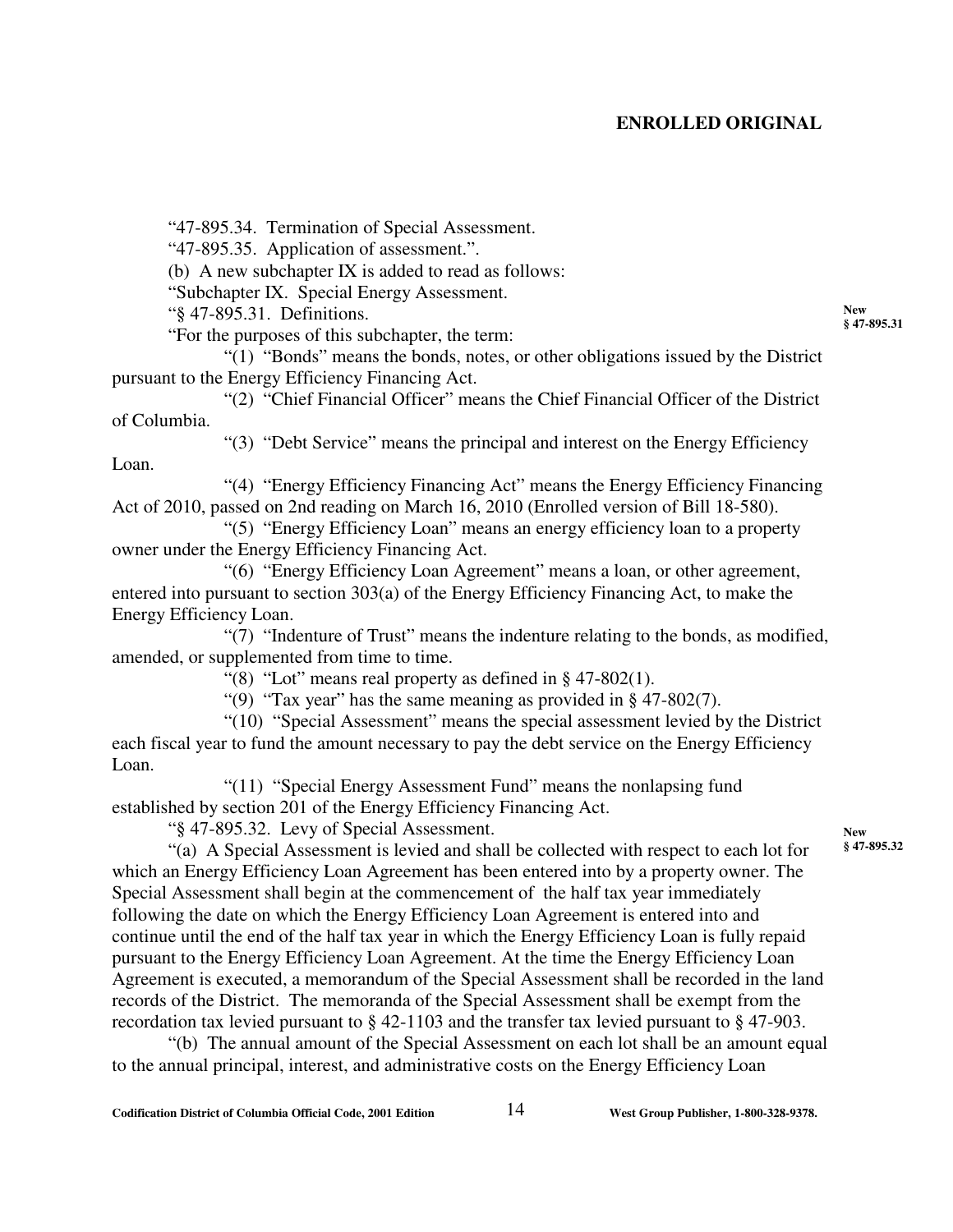applicable to that lot as described in section 301 of the Energy Efficiency Financing Act. The Special Assessment to be collected from any lot shall not be increased as a result of a default in the payment of the Special Assessment levied on any other lot. The Special Assessment shall not be increased by any means other than those prescribed in the Energy Efficiency Loan Agreement.

"(c) If a property owner agrees to a Special Assessment to reduce energy costs and increases rents to tenants in that property to pay the costs of the Special Assessment, the property owner shall pass through the energy savings to the tenants so charged.

"§ 47-895.33. Notices; collection; penalties.

"(a) The Energy Efficiency Loan Agreement shall require the property owner to consent to the levy of the Special Assessment on the lots, following which consent, all actions by any owner of the lot to challenge the levy of the Special Assessment shall be forever barred. The property owner that enters into an Energy Efficiency Loan Agreement and each subsequent owner of the lot shall provide notice to the buyer of the lot of the levy of the Special Assessment; provided, that the notice shall not apply to lots sold under Chapter 13A. Failure to receive disclosure of the Special Assessment by a subsequent owner shall not relieve the subsequent owner of the obligation to pay the Special Assessment.

"(b) Special Assessments shall be collected in the same manner and at the same time as real property taxes are collected; provided, that the Special Assessments may be collected at a different time and in a different manner as determined by the Chief Financial Officer.

 $\degree$ (c)(1) Except as provided in paragraph (2) of this subsection, an unpaid Special Assessment shall be subject to the same penalty and interest provisions as a delinquent real property tax under this chapter. A lien for an unpaid Special Assessment, including penalty and interest, shall attach to the real property in the same manner as, and with a priority immediately junior to, a lien for delinquent real property tax under Chapter 13A and senior to all other liens. Real property sold at a tax sale for the failure to pay real property taxes shall remain subject to the obligation to pay Special Assessments in subsequent years as provided in this subchapter. The unpaid Special Assessment shall be collected in the same manner and under the same conditions and subject to the same penalties as for unpaid real property taxes.

"(2) If an interest in or use of a lot is subject to the Special Assessment because it is subject to taxation under § 47-1005.01, an unpaid Special Assessment on such an interest or use shall be subject to the same penalty and interest provisions as a delinquent tax imposed under § 47-1005.01, and the unpaid Special Assessment shall be collected in the same manner and under the same conditions and subject to the same penalty as for an unpaid tax imposed under § 47-1005.01.

"§ 47-895.34. Termination of Special Assessment.

"(a) The authority to levy Special Assessments under this subchapter shall terminate on the day after all the bonds secured by that Special Assessment and issued pursuant to the authority granted in Title II of the Energy Efficiency Financing Act are paid for and are no longer outstanding pursuant to their terms. Notwithstanding the preceding sentence, any

**New § 47-895.33**

**New § 47-895.34**